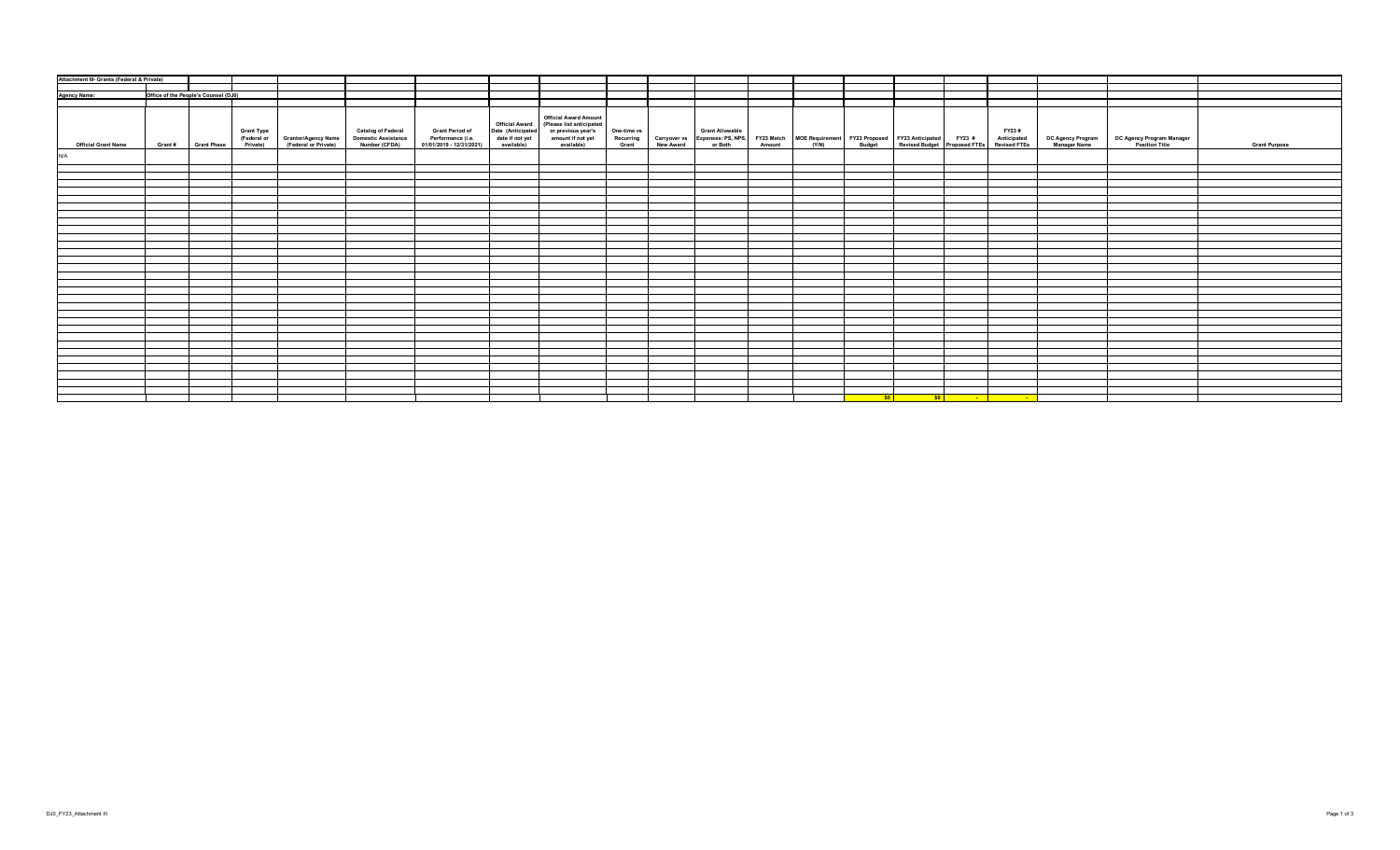|                     | <b>Attachment III-Federal Payments</b> |                                             |                |                 |                 |          |              |
|---------------------|----------------------------------------|---------------------------------------------|----------------|-----------------|-----------------|----------|--------------|
| <b>Agency Name:</b> |                                        | <b>Office of the People's Counsel (DJ0)</b> |                |                 |                 |          |              |
|                     |                                        |                                             |                |                 |                 |          |              |
|                     | <b>Agency Fund #</b>                   | <b>Agency Fund Title</b>                    | <b>Purpose</b> | FY 2022 Payment | FY 2023 Payment | Change   | New/On-going |
|                     | N/A                                    | N/A                                         | N/A            | 0               | 0               | 0        |              |
|                     |                                        |                                             |                |                 |                 | 0        |              |
|                     |                                        |                                             |                |                 |                 | 0        |              |
|                     |                                        |                                             |                |                 |                 | 0        |              |
|                     |                                        |                                             |                |                 |                 | 0        |              |
|                     |                                        |                                             |                |                 |                 | 0        |              |
|                     |                                        |                                             |                |                 |                 | 0        |              |
|                     |                                        |                                             |                |                 |                 | 0        |              |
|                     |                                        |                                             |                |                 |                 | 0        |              |
|                     |                                        |                                             |                |                 |                 | 0        |              |
|                     |                                        |                                             |                |                 |                 | 0        |              |
|                     |                                        |                                             |                |                 |                 | 0        |              |
|                     |                                        |                                             |                |                 |                 | 0        |              |
|                     |                                        |                                             |                |                 |                 | 0        |              |
|                     |                                        |                                             |                |                 |                 | $\Omega$ |              |
|                     |                                        |                                             |                | \$0             | \$0             | \$0      |              |